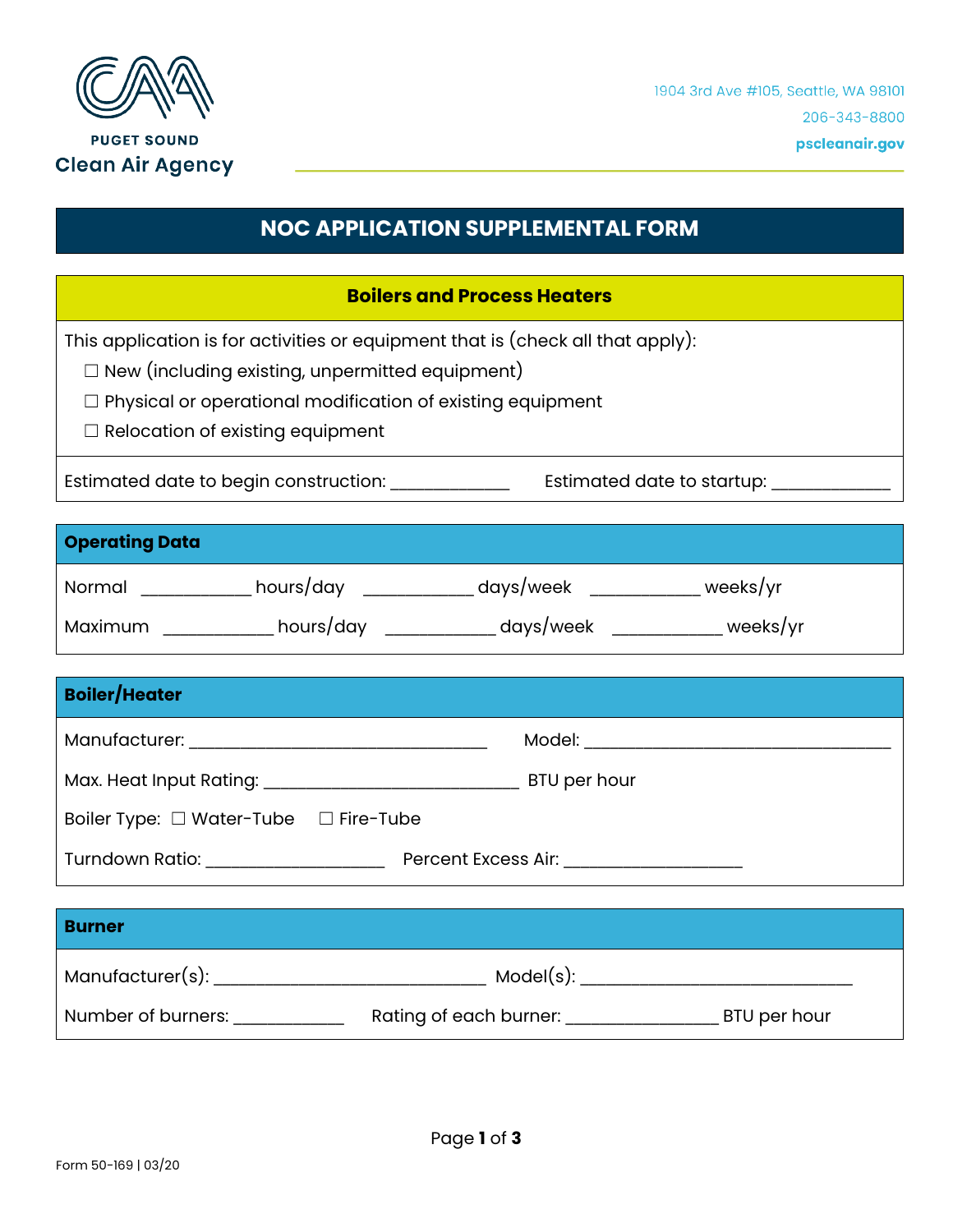| <b>Heat Transfer</b>  |                            |  |  |
|-----------------------|----------------------------|--|--|
| Heat Transfer Medium: |                            |  |  |
| Pressure (psia)       | Flow Rate (specify units): |  |  |
| Input:                | Average: ______            |  |  |
| Output: _________     | Maximum: _______           |  |  |
|                       |                            |  |  |

|              | <b>Fuel Type (check all that apply)</b>                                                                       |                                 |  |
|--------------|---------------------------------------------------------------------------------------------------------------|---------------------------------|--|
|              | $\Box$ Natural Gas $\Box$ Liquefied Petroleum Gas $\Box$ Refinery Gas $\Box$ Digester Gas $\Box$ Landfill Gas |                                 |  |
| $\Box$ Other |                                                                                                               | $\Box$ Fuel Oil (specify grade) |  |

| <b>Emission Controls (check all that apply)</b> | <b>Exhaust Stack Parameters</b>                                                                                                                              |  |
|-------------------------------------------------|--------------------------------------------------------------------------------------------------------------------------------------------------------------|--|
| $\Box$ Low NOx Burner                           | $\Box$ Stack information is specified on NOC<br>Application Supplemental Form for proposed<br>control device<br>$\Box$ Stack information is specified below: |  |
| $\Box$ Flue Gas Recirculation                   |                                                                                                                                                              |  |
| $\Box$ Oxygen Trim                              |                                                                                                                                                              |  |
| $\Box$ CO Catalyst                              |                                                                                                                                                              |  |
| $\Box$ Selective Catalytic Reduction (SCR)      | Stack diameter: __________ inches                                                                                                                            |  |
| $\Box$ Selective Non-Catalytic Reduction (SNCR) | Stack height above ground: __________ feet                                                                                                                   |  |
| $\Box$ Baghouse                                 | Exhaust Flow Rate: ___________ acfm                                                                                                                          |  |
| $\Box$ Electrostatic Precipitator               | Exhaust Temperature: ___________ °F                                                                                                                          |  |
| $\Box$ Other, describe: $\Box$                  | <b>Building Dimensions of project location:</b>                                                                                                              |  |
|                                                 |                                                                                                                                                              |  |
|                                                 | Building Width ______________ ft                                                                                                                             |  |
|                                                 | Building Length ________ft                                                                                                                                   |  |